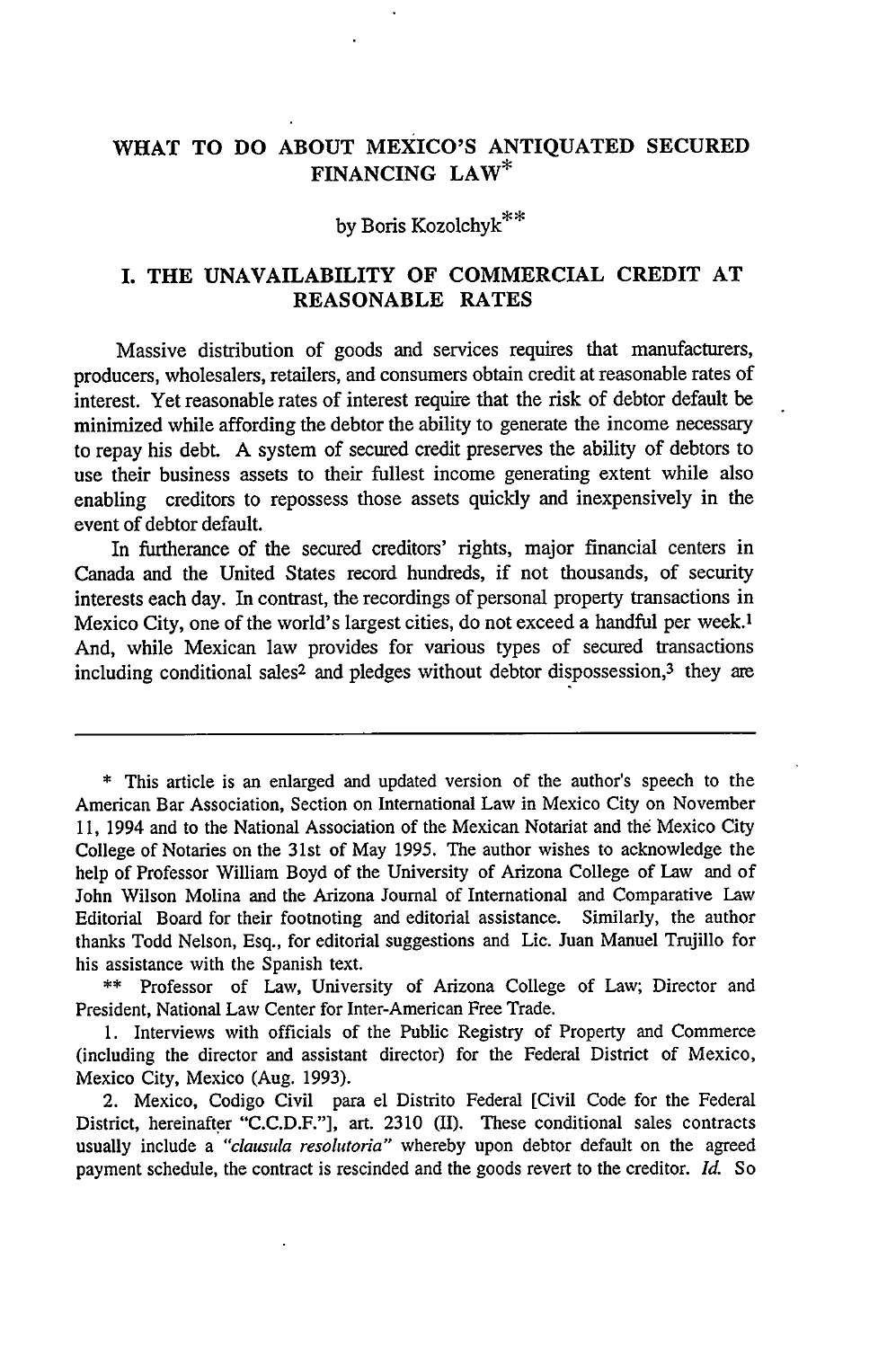seldom used to secure the acquisition of a merchant's inventory or his accounts receivable.<sup>4</sup> Not surprisingly then, the average cost of commercial and consumer loans in Mexico is often three times higher than in Canada or the United States.<sup>5</sup>

The impact of this credit cost differential on NAFTA's ability to succeed and on Mexico's ability to develop its internal and external markets is quite significant. First of all, how can a Mexican merchant (especially if his business is small or medium sized) compete with Canadian or United States merchants who pay much less for their commercial credit? And, if commercial credit is prohibitively expensive, and thus unavailable, to the small and medium sized Mexican merchant, what kind of credit can he make available to his consumers? Furthermore, how can a credit-dependent Canadian or United States investor open up a manufacturing plant or a distribution business in Mexico if, as a result of

*3. Id.* arts. 2858, 2859. Article 2858 requires that the lender be in possession of all pledged goods. However, this same article provides that possession on behalf of the lender can take two forms: *real or judicial. Id.* As in the traditional Roman pledge, the former requires that the debtor transfer actual possession of the goods to the lender. However, under *judicial* transfer. of possession, article 2859 permits the debtor to retain possession of the pledged goods. Furthermore, to provide notice of the lien to third parties, this same article requires filing at the Public Registry of Property and Commerce. *Id. See also,* Jos6 Marfa Abascal Zamora, *Consideraciones Acerca de la Posesidn de los Bienes Muebles en la Prenda* [Considerations of the Possession of Pledged Personal Property], 14 (NS) 40 Boletin Mexicano de Derecho Comparado, UNAM Instituto de Investigaciones Juridicas 1981, at 26. A practitioner will see that the rules of registration are not always clear, and there is some ambiguity as to the correct place for filing liens on personal property. *Id. See also*, Sánchez Medal Ram6n, ])e Los Contratos Civiles [Of Civil Contracts] 412 (1978); Lozano Noriega Francisco, *Contratos* [Contracts] 652 (Asociaci6n Nacional del Notariado Mexicano, 2d ed. 1970).

4. Todd C. Nelson & Ron C.C. Cuming, Harmonization of Secured Financing Laws of the NAFTA Partners: Focus on Mexico, (National Law Center for Inter-American Free Trade) (1995). Both of these devices are found in the civil code and are civil, as opposed to commercial, in nature. It is sometimes difficult to differentiate between civil and commercial transactions. Although for simplicity sake, we can think of civil transactions as those between non-commercial parties, or a commercial party and consinmer. These transactions would be regulated by the C.C.D.F, or the Civil Code of the state in which the transaction took place. On the other hand, commercial transactions would be those that embody "acts of commerce," and would be governed by the various federal commercial regulations, since all commercial activity is federal subject matter.

5. Interviews with Mexican banking officials at BANAMEX, BANCOMER, and Banca SERFIN, Mexico (August 1994 - January 1995).

that third parties may be put on notice of this lien on property, this contract must be filed at the Public Registry of Property and Commerce. *Id.*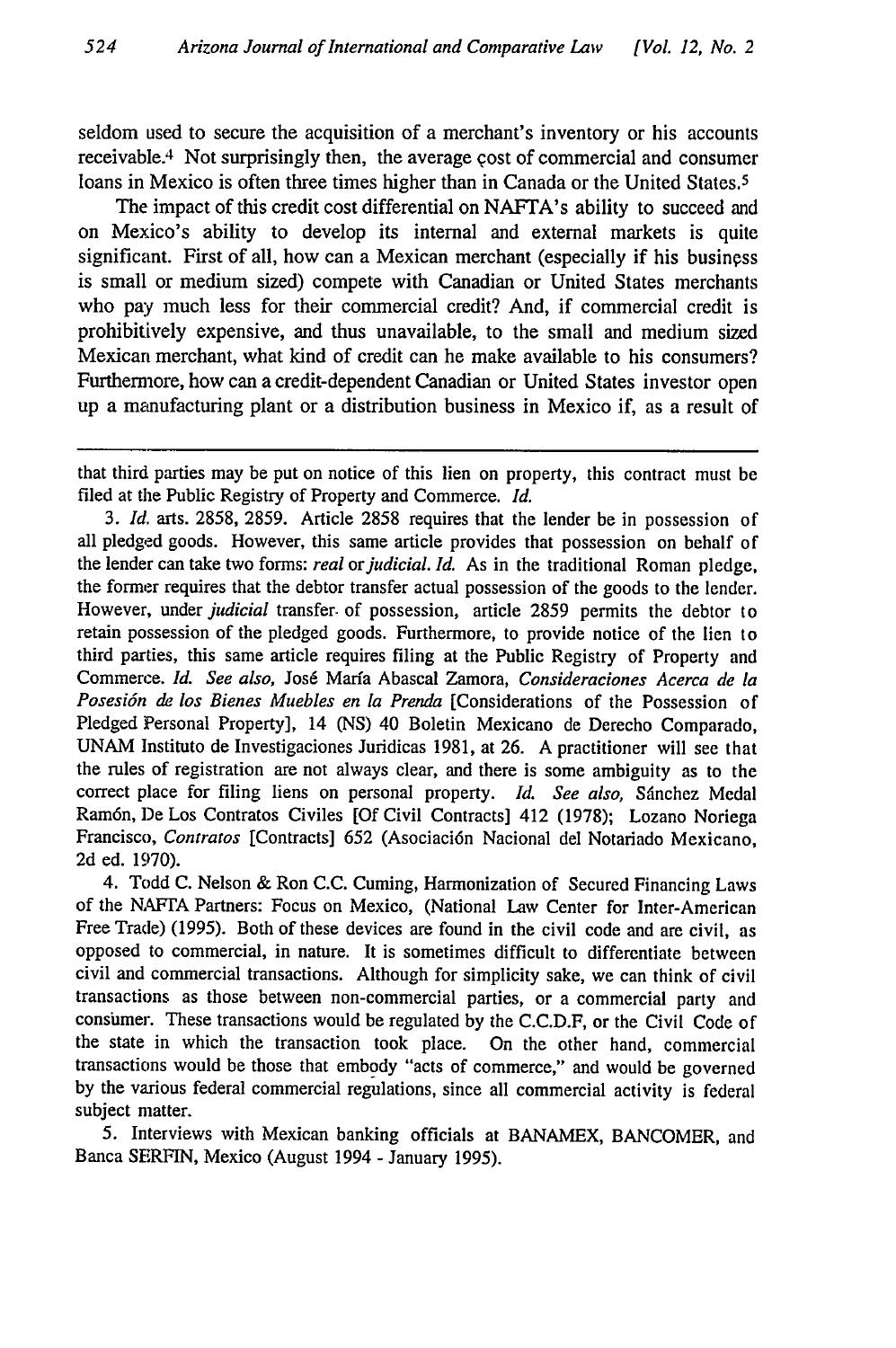the legal uncertainties of Mexico's secured transactions law, his home country secured credit is unavailable once he crosses the Mexican border?

## **II.** WHY **MEXICO'S SECURED** COMMERCIAL CREDIT SYSTEM IS LARGELY INOPERATIVE

## **A. Cultural Attitudes**

Commerce, and especially money lending, were not among imperial Spain's and colonial Mexico's favorite occupations.6 Mercantile and intellectual endeavors were regarded in imperial Spain and colonial Mexico as usurious transactions.7 While popular suspicions toward merchants and moneylenders still abound, many of the imperial and colonial prohibitions and restrictions disappeared once Mexico gained its independence and especially after it enacted its 1917 Constitution.8 Moreover, for generations, central banking law has encouraged the extension of commercial and consumer credit through a highly complex system of banking and financial institutions. NAFTA has now opened this system to foreign banks.<sup>9</sup>

#### B. Inappropriate Legal Models

#### 1. The Self Liquidating Transaction-UCC Model

While official Mexican attitudes toward commerce and credit have changed, the legal institutions chosen to implement the central banking policy of making credit more easily available have failed to fulfill their mission. To understand this failure, it is necessary to be aware of the function of legal institutions such as

<sup>6.</sup> Ernesto Lobato López, El Crédito en Mexico: Ebozo histórico hasta 1925 [Credit in Mexico: historical perspective through 1925), 9 (1963); *see also* Boris Kozolchyk, *Law and the Credit Structure in Latin America,* 7 Va. L. Rev. 1 (1967).

<sup>7.</sup> Lobato L6pez, *supra* note 6, at 27-28; *see also,* Boris Kozolchyk, *Transfer of Personal Property by a Nonowner: Its Future in Light of Its Past,* 61 Tul. L. Rev. 1453, 1477-1478 (1987).

<sup>8.</sup> Constitución Política de los Estados Unidos Mexicanos (1917) art. 27 (v), officially permitting Mexican banks to engage in lending activity, and art. 28, abrogating all monopolies including credit monopolies.

*<sup>9.</sup> See* North American Free Trade Agreement [Tratado de Libre Comercio de America del Norte], Ch. 14, Dec. 17, 1992, Can.-Mex.-U.S., 32 I.L.M. 289 (1993).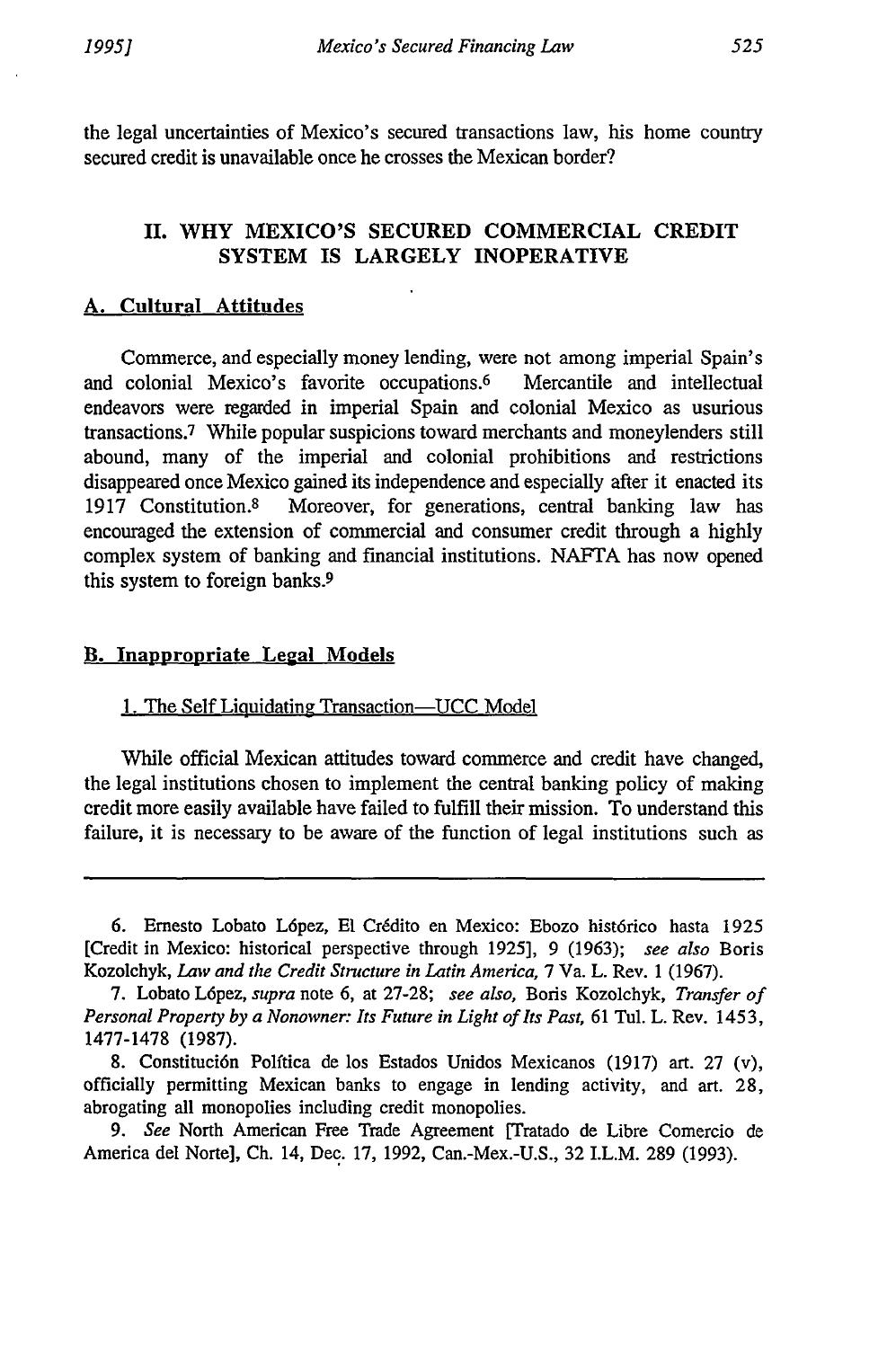conditional sales and pledges without debtors' dispossession of the collateral, as well as of the public registries which record these transactions. **10**

Mexico's central banking policy with respect to commercial bank lending is the same as first introduced by the 18th century Bank of England.<sup>11</sup> This policy draws a sharp line between real estate and commercial lending. Real estate loans usually are associated with long term loans and are secured by the value of identifiable "immovable" property, i.e., the borrower's land, building, or both.<sup>12</sup> Commercial loans tend to have shorter terms and be secured by "moveable" and "self liquidating" type of collateral, which is a not always easily identifiable, i.e., a collateral that, while constantly changing shape and hands, still provides the means with which to repay the loan.

This Bank of England distinction deeply influenced United States central banking policy, especially that of the Federal Reserve Act at the beginning of this century. Commercial law implementation of this policy in the United States was carried out first by a series of uniform and non-uniform state laws and eventually by the enactment of the Uniform Commercial Code (hereinafter U.C.C.), a decade or so after the conclusion of the Second World War. This code has made possible the development of the world's largest and most active commercial and consumer credit market. It did so by shaping rules inspired by key principles of the contemporary commercial lending marketplace. Among these principles are the following:

1. Any asset can become the collateral of a secured transaction, if buyers or lenders are willing to give money for it, or a marketplace value to **it;13**

**f** 10. In order to understand the secured financing system in Mexico, it is also necessary to study commercial devices such as the commercial pledge, General Law of Credit Instruments and Operations [hereinafter "GLCIO"], art. 334; the *avio* and *refaccionario* credits, GLCIO art. 321; the Industrial Mortgage, Law of Credit Institutions [hereinafter "LCI"], art. 67; and the commercial banking pledge, LIC art. 69.

<sup>11.</sup> Boris Kozolchyk, *supra* note 7, at 1492-1495.

<sup>12.</sup> Joaquin Rodriguez Rodriguez, Derecho Mercantil [Commercial Law] 270 (2d ed. 1988). Real property mortgages have been historically considered of civil nature, and continue to be regulated by the Civil Code even though the mortgage contract might be executed to secure a commercial obligation. *Id. See also,* C.C.F.D., *supra* note 2, art. 2893.

<sup>13.</sup> *See* U.C.C. § 9-102. The general scope of Article 9 of the U.C.C. encompasses security interests created in goods, U.C.C. § 9-103; (including consumer goods, U.C.C. § 9-109(1); equipment, U.C.C. § 9-109 (2); farm products, U.C.C. § 9- 109(3); and inventory, U.C.C. § 9-109(4), documents, U.C.C § 9-105(l)(e);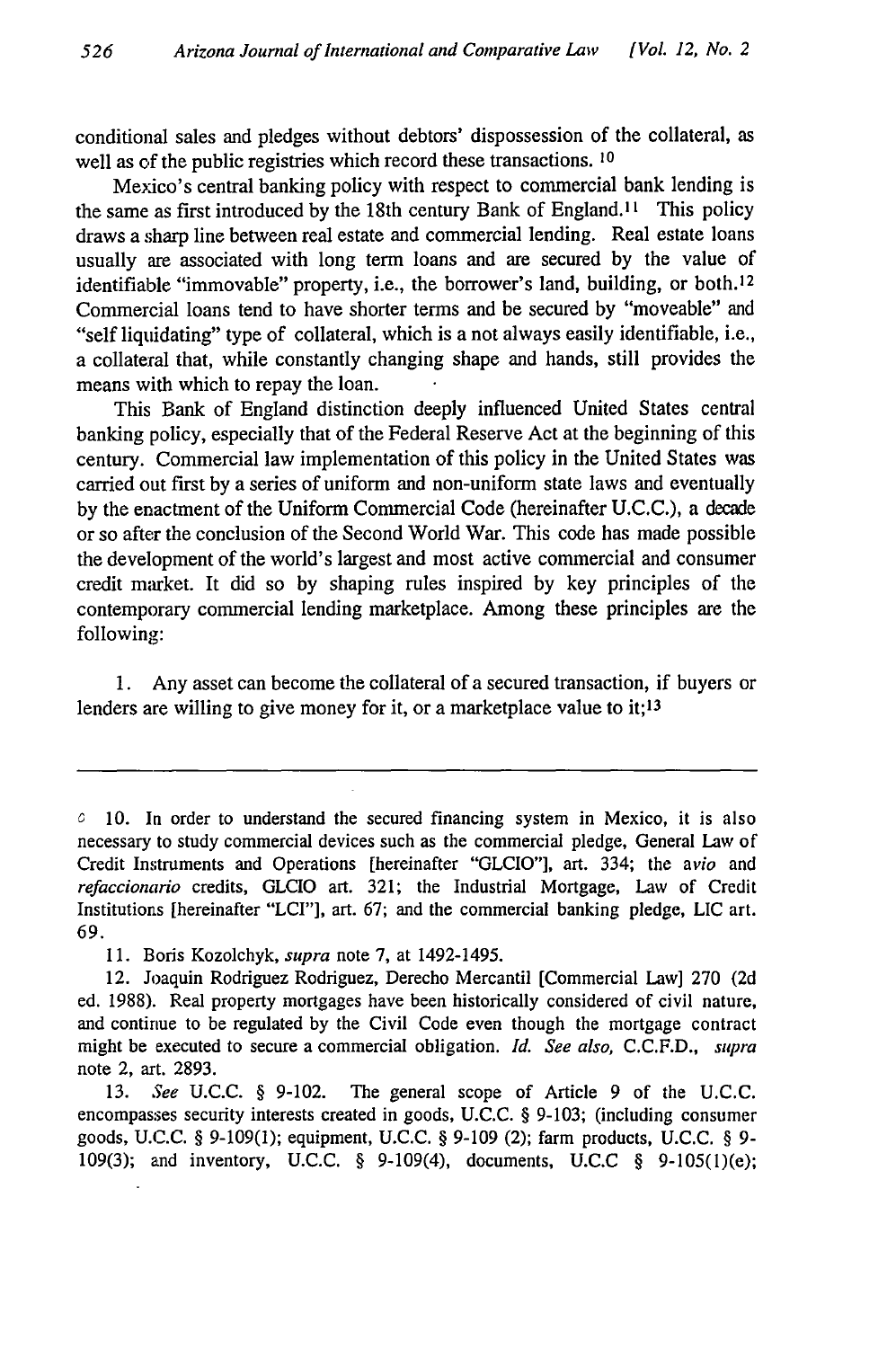2. The collateral need not exist at the time of the loan,14 nor does it have to be tangible.<sup>15</sup> Nor does the debtor have to be the owner or have title to the  $collateral<sup>16</sup>$  All that the debtor is required to have is possessory rights to the collateral;

3. Even if the original collateral is fraudulently sold or repledged by the debtor in possession of such collateral, or is consumed by the debtor's or a third party's use, or disappears, a creditor's secured rights can continue to be enforceable against the original collateral's replacement or its "proceeds":<sup>17</sup>

4. Secured rights in the same collateral may be held by different creditors concurrently or at different times as long as these rights are assigned different priorities;l8

5. The acquisition of creditors' rights over collateral, and the enforceability of such rights, depends on notice of such rights being given to other creditors and purchasers by means of a public filing. Notice can be given, in some instances, by the creditors' possession of the collateral<sup>19</sup> or by a recording of the security interest, an inexpensive, easily obtainable, and accessible process; <sup>20</sup>

instruments, U.C.C. **§** 9-105(l)(g); general intangibles, U.C.C. **§** 9-106; chattel paper, U.C.C. **§** 9-105(1)(b); and accounts, U.C.C. **§** 9-106).

14. *Id.* **§** 9-204 (1) provides for security interests in after-acquired property. Subsection 1 of this article expressly provides that a security interest arising by virtue of an after-acquired property clause has the same status as a security interest in collateral presently owned by the debtor. *Id.* Official Comment 1. The after-acquired property feature is particularly important in inventory financing and the creation of a floating lien.

15. *Id. §* 9-106

16. *Id.* **§** 9-202.

17. *Id. §* 9-306.

18. *Id.* **§** 9-312 establishes the rules for competing creditor's interests in the same collateral. The basic priority rule is first in time, first in right. Under this system, the creditor who filed his security agreement first, will have priority over subsequent competing creditors. *See* James J. White & Robert S. Summers, Uniform Commercial Code 1131-1137 (3d ed. 1988). U.C.C. **§** 9-301 establishes rules whereby unperfected secured creditors are subordinated to competing claims with an interest in the same collateral.

19. U.C.C. § 9-305 establishes rules and types of collateral for which the creditor can perfect by taking possession. *Id.* **§** 9-302 establishes that filing will not be required in some instances.

20. U.C.C. **§§** 9-401 to 9-408 govern filing of security interests. Filing takes place by executing and delivering what is commonly known as a UCC-1 at the proper location. The information in this form will not typically contain a detailed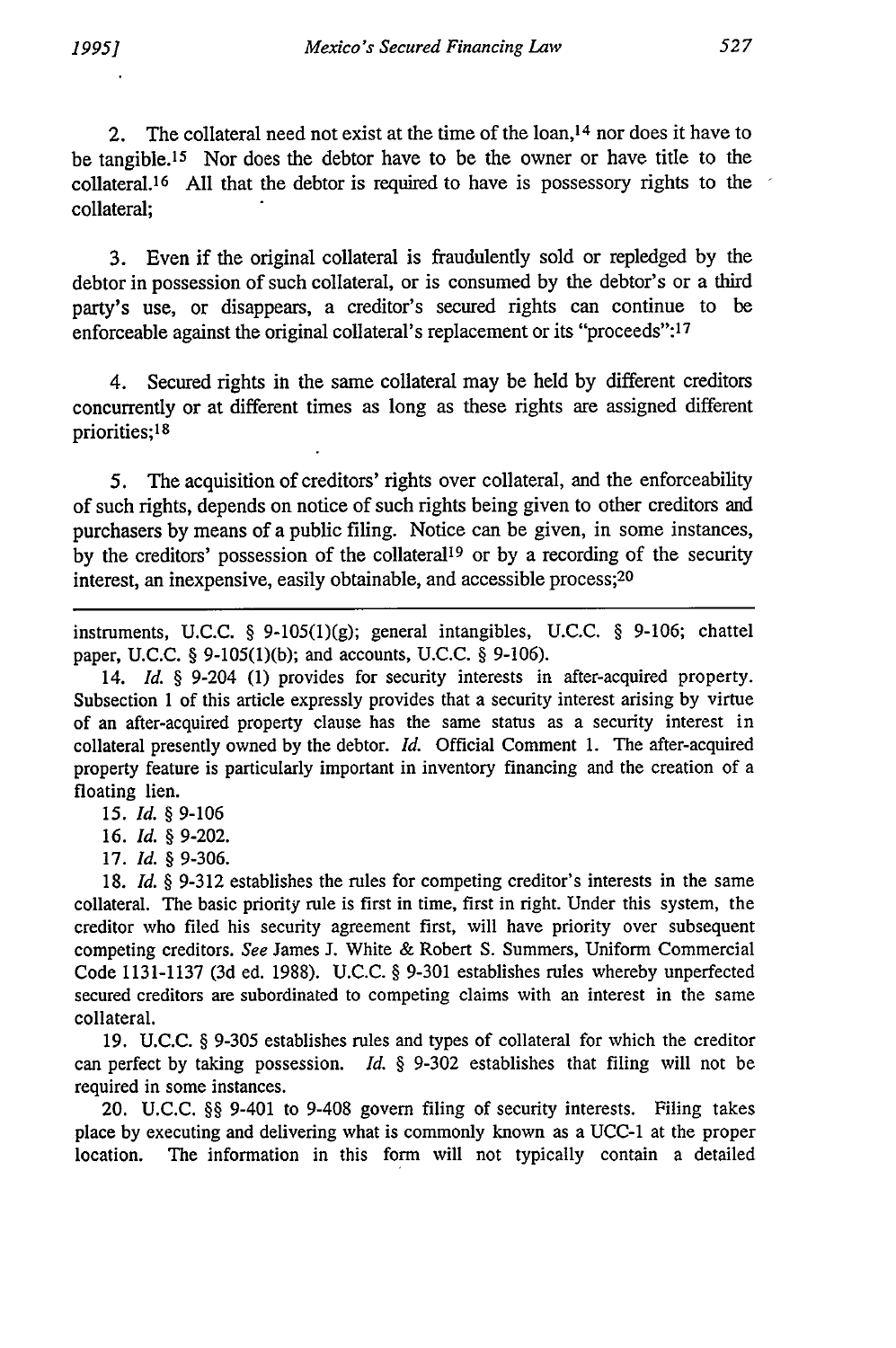6. The type of registry best suited for personal property secured transactions is not a registry of collateral but a registry of debtors. Only when the individual item is highly valuable and subject to serial number identification does a registry of collateral make sense.<sup>2</sup> <sup>1</sup>

7. The realization of the secured creditors' rights in the event of debtors' default should be as quick and inexpensive as possible.<sup>22</sup> This includes the peaceful use of creditor self-help repossession. <sup>23</sup>

#### 2. The Mexican Real Estate Financing Law Model

Mexican secured financing legal institutions failed in their mission because they ignored the above enumerated principles. They ignored these principles in favor of the principles that govern real estate secured financing in Mexico, allowing to govern personal (or "moveable") property secured transactions as well.

One of these principles assumes that real property is the most valuable form of property and that any other form of property is accessory or subsidiary.<sup>24</sup> Accordingly, the accessory, personal property and fixtures, follows the fate of the

description of the collateral, the amount of the loan, the interest rate or terms of repayment, or the duration of the agreement. In fact, from the information contained on the UCC-1, one cannot even be sure that a loan has been made. This is because the U.C.C. calls only for "notice filing"; a type of filing which is intended only to put third parties on notice that a further inquiry must be conducted. *See* Richard E. Spidel et al., Sales and Secured Transactions §§ 3-4, at 141-73 (5th ed. 1993).

21. Federal law currently requires special collateral filings for ships, Ship Mortgage Act of 1920, 41 Stat. 1000, 46 U.S.C.A. §§ 911-984 (1987 Supp.); railroad rolling stock, Interstate Commerce Act of 1887, ch. 104, as added 1952, ch. 881, 66 Stat. 724, 49 U.S.C.A. § 30(c) (1979 Supp.); and all civil aircraft, Act of 1958, Pub. L. No. 85-726, 72 Stat. 772, 49 U.S.C.A. § 1403 (1976). To this effect, article nine defers to any statute of the United States where such statute governs the rights of parties affected by transactions in particular types of property. U.C.C. § 9-104 (a).

22. White and Summers, *supra* note 18, at 1195-1209.

23. U.C.C. § 9-503. In case of default, article nine allows the secured party to retake possession of the collateral through extra-judicial means, if this can be done "without a breach of the peace." *Id.*

24. C.C.D.F., *supra* note 2, arts. 750, 751.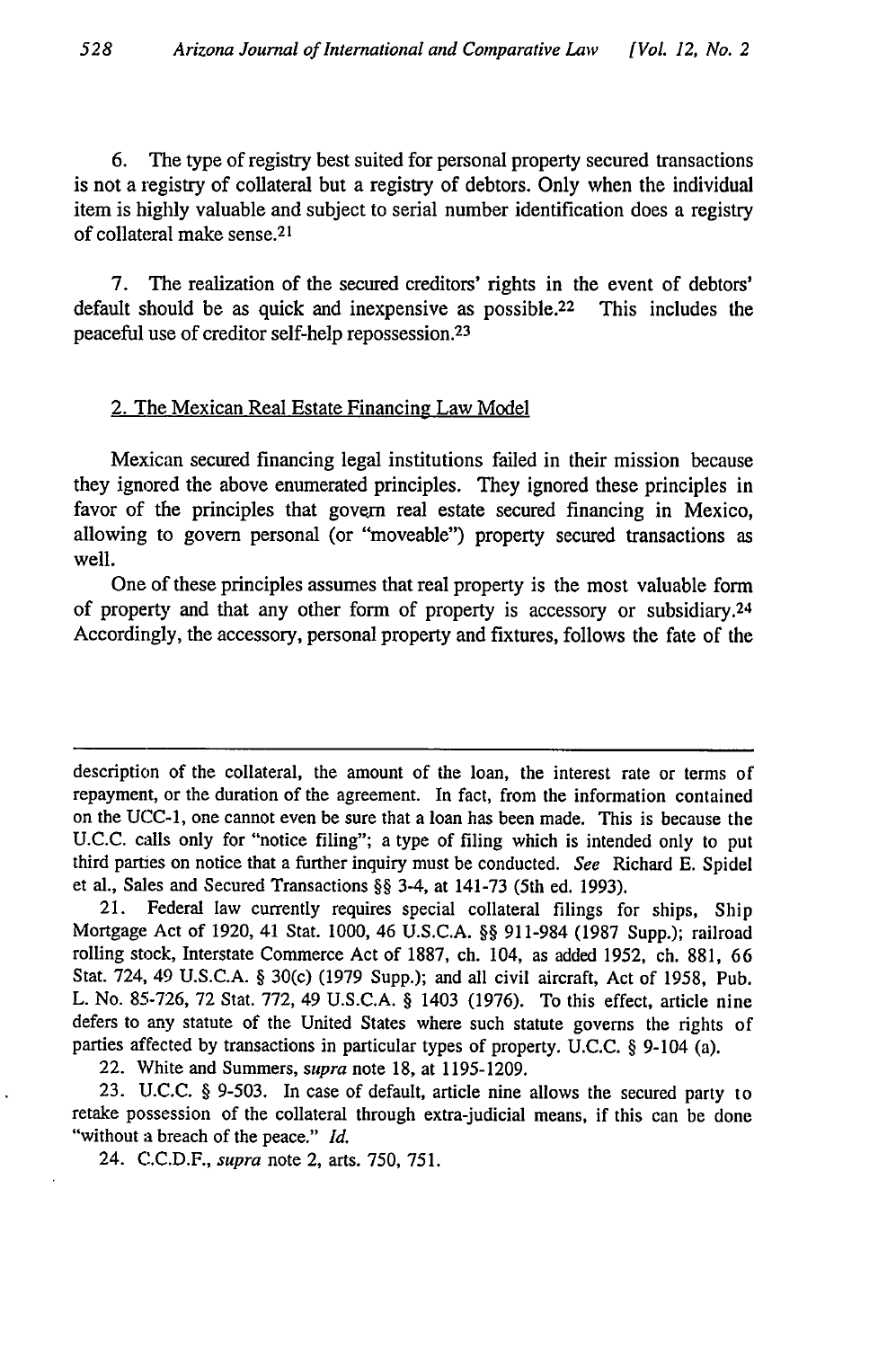principal real property.<sup>25</sup> Thus, a real property filing involving the same personal property or fixtures as a personal property filing will have priority, regardless of time of filing.26 *Mutatis mutandis,* a security interest (as an accessory transaction) can only be filed once the underlying loan (the principal transaction) has been completed. <sup>27</sup>

Another principle inspired by real property law assumes that the most protective, and therefore most sought after, right of purchasers and of creditors is that of ownership. Several sub-principles flow from the supremacy of ownership rights. The first is that the law is much more protective of a purchaser or creditor who is able to exhibit a formal "title" to the collateral, such as public or private deed of sale or mortgage or trust (fideicomiso). The second is that possessory rights are protected only when the purchaser or the creditor can prove his adverse possession by means of an exhaustive legal procedure.

Third, one who does not have ownership rights, or who cannot prove that he . acquired his rights to the collateral as a debtor or creditor from someone who is an owner, cannot be a party to a secured transaction. Unlike a U.C.C. rule which states that "title to the collateral is immaterial,"28 title to Mexican collateral is material and must be proven in a historical or chronological fashion.

The implications of this principle for the operations of a commercial or personal property security registry are very significant. To implement this principle, a registry must be able to provide historical information on the chain of title of the collateral in question, even though this collateral may be as changing, as ephemeral or untraceable as a department store's inventory, a magazine's accounts receivable, or money on deposit in a checking account.

In addition, the registry must be able to identify in detail the collateral in question, much as it does in real property filings with Blackacre's metes and bounds. 29 Finally, the right to follow or pursue the creditor's right in the value of the collateral or in those goods or proceeds that replace it in value, is lost as a result of the present system's ineffectiveness in proving a continuous chain of title leading to the new collateral or proceeds. In short, the registry inspired by the real property law principles must per force be a registry of collateral, regardless of the difficulties in tracing title or in identifying the collateral.

25. *Id. See also* C.C.D.F., *supra* note 2, art. 2896 (II) (establishing that a mortgage on real property ("principal") will extend to any personal property incorporated to this land).

26. *See id.,* tit. XV, ch. I.

27. *Id.*

28. *See* discussion *supra* note 14.

29. *See, e.g.,* Ley No. 143, art. 81, *Catastral y Registral del Estado de Sonora* [Registry and Assessor Law for the State of Sonora].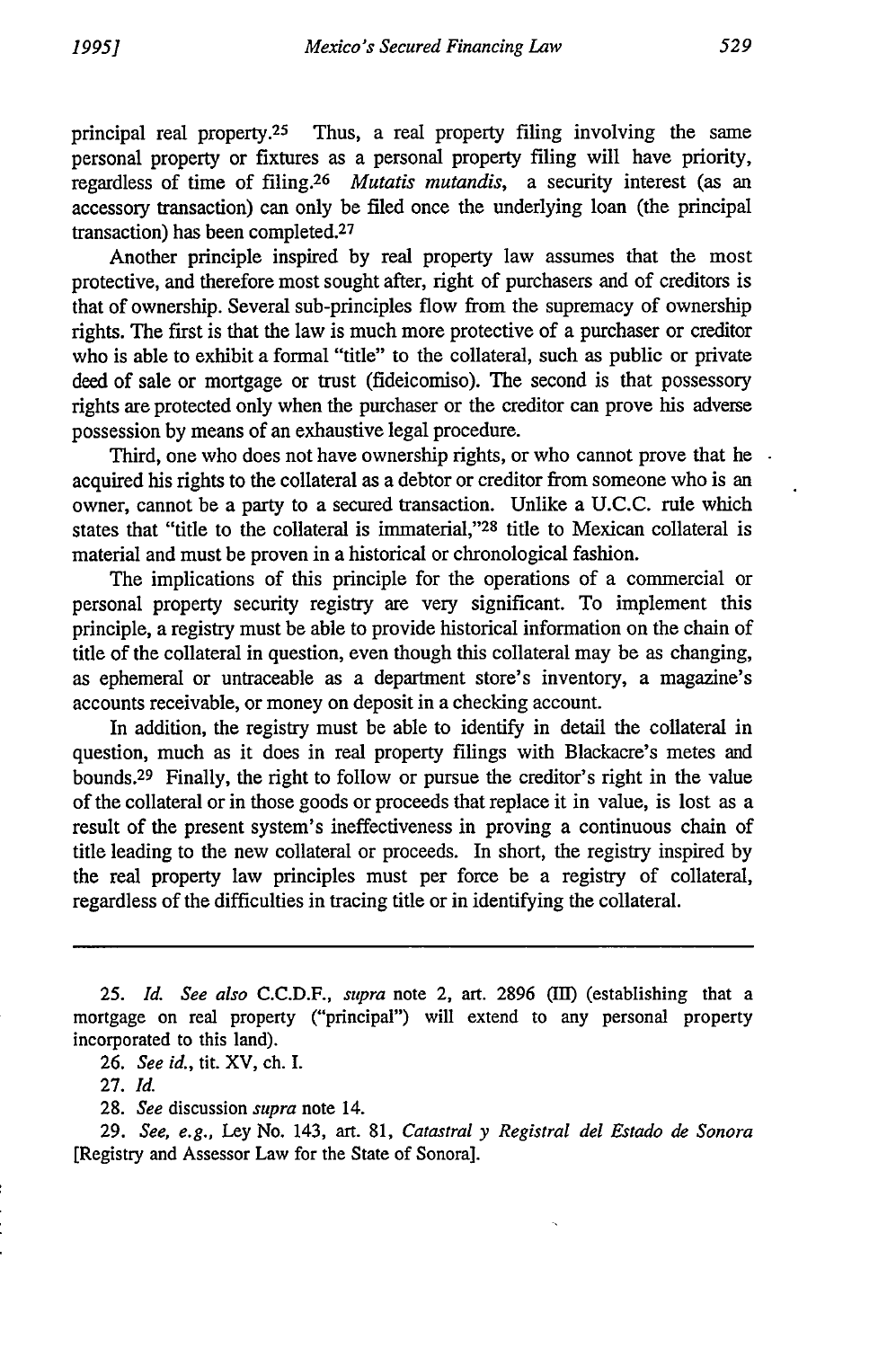#### III. WHAT TO **DO?**

The financing of commercial and consumer transactions is done by parties who, according to the principles of Mexican real property law, are not "true" owners. Imagine, for example, a transaction which is likely to become typical of the NAFTA trade: Mexican producers manufacture small refrigerators but their raw materials and parts are subject to a pledge conveyed by the Mexican manufacturer to their bank in Mexico. Imagine next, that once manufactured, the refrigerators become collateral for another bank that has financed the manufacturer's inventory of refrigerators in Mexico. At that point, the Mexican manufacturer sells these refrigerators to a United States distributor on credit. The United States distributor obtains financing for the purchase of the refrigerators from his local bank in the United States. This bank issues a letter of credit naming as beneficiary the Mexican manufacturer of the refrigerators. The United States bank requires a security interest from the dealer while the refrigerators are still in transit. The distributor-importer obliges by having the manufacturer endorse a negotiable bill of lading obtained from the ocean carrier of the refrigerators. While the goods are in transit, fifty refrigerators are sold to a retailer who makes a down payment and identifies the fifty refrigerators he purchased. The refigerators arrive at the United States port and the importer-distributor does not have the money to pay either the ocean carrier's freight or the bank's loan. Who owns the fifty refrigerators? And, regardless of who owns the refrigerators, who can claim possession of these refrigerators from the carrier whose freight remains unpaid?

The answer is that if real property law standards were to apply, it would be very difficult to say who truly owns the refrigerators. From a possessory standpoint, however, each person in the above chain has, including the captain of the vessel whose freight remains unpaid, a right to the useful retention or use of the collateral or to the realization of its market value. For the law of commercial secured loans to succeed, each one of these rights must be acknowledged, and be allowed to provide the most effective notice to other actual or potential creditors and purchasers and be assigned priorities based upon what kind of credit is the most desirable.

President Zedillo, while still a candidate, noted the importance of transforming the real property lending mentality to a commercial lending mentality. In a speech to Durango entrepreneurs, he pointed to the need to promote "changes in the commercial bank mechanisms that facilitate loans to small and medium firms." He added that such loans must be evaluated in light of their commercial feasibility and intrinsic value and not on the basis of the "real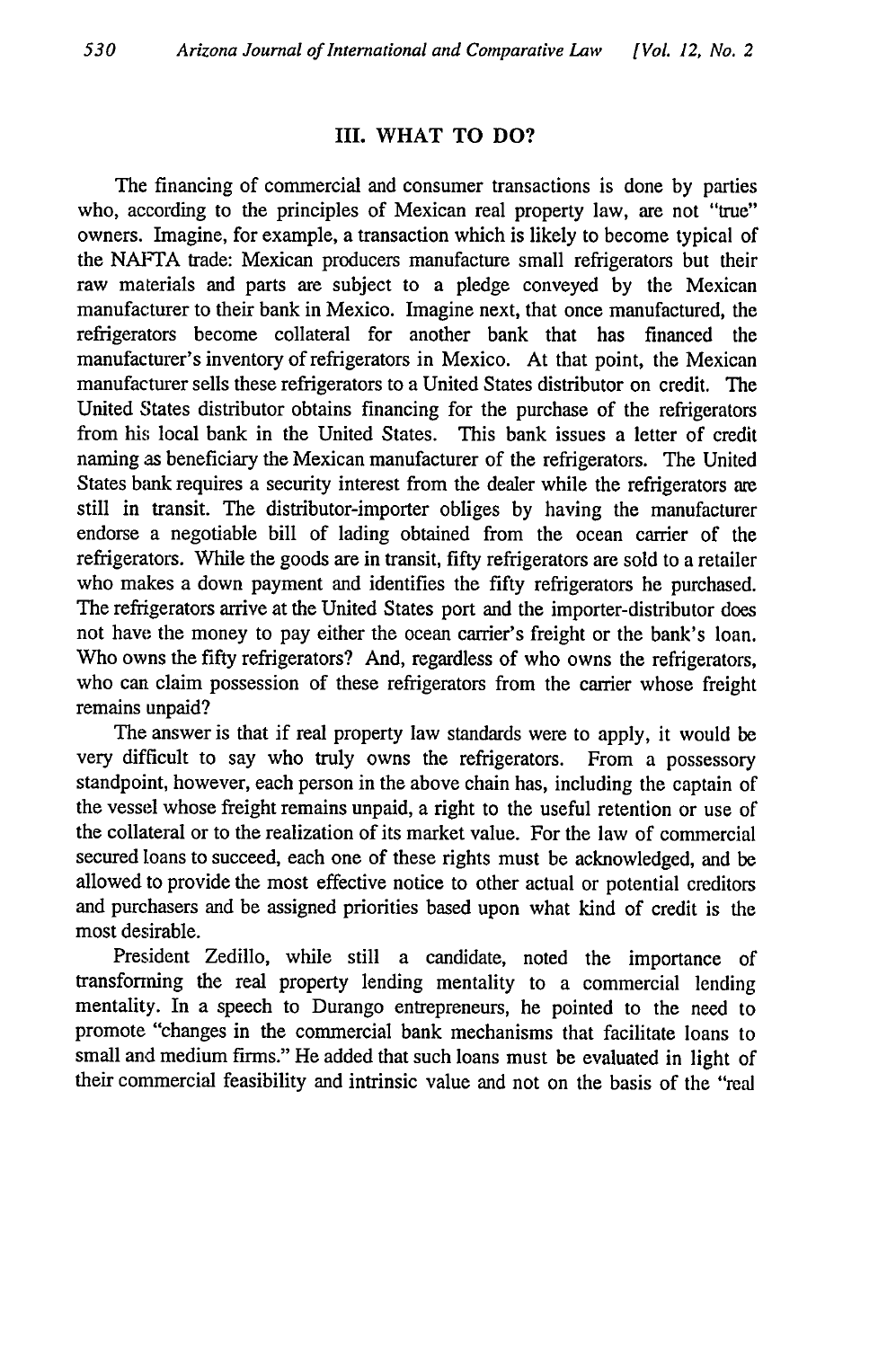property mortgages that the owner of the firm was able to provide **... ."30** This is a correct characterization of the problem and a helpful enunciation of policy.

The implementation of this policy requires the enactment of a law that provides for the creation, perfection (notice), and priority of security interests likely to attract the widest range of commercial loans at interest rates comparable to those that prevail in Canada and the United States. Once these security interests have been selected, it will be necessary to identify their common elements. If common elements are not identified and a common criterion for perfection and priority is not adopted, the law of secured transactions would face the very difficult task of ranking the proverbial apples as if they were oranges. This would be the case, for example, if the law attempts to set forth a rule for the perfection and priority of a security interest based on the creditor's ownership, as in a financial lease, and apply it to a possessory type of interest as in a pledge without the debtor's dispossession of the collateral. It is not difficult to predict that those creditors who regard themselves as actual or putative owners will soon claim to be immune, as owners, to any claims by those who merely claim possessory rights.

As proven by the Canadian and United States experience, a unitary security interest which contains the common denominator of the creditor's and debtor's right of possession, is a much more workable approach than that of security interests predicated upon ownership or a mixture of ownership and possessory rights. Accordingly, the right conveyed to the secured creditor is best characterized as one to the possession of the collateral based on the terms and conditions specified in the security agreement or in the law of secured transactions.

As a consequence of the conveyance of a right to the possession of the collateral at any stipulated time, whether by the parties or by the law, the creditor will be able to repossess the collateral, either by peaceful, extra-judicial means or judicially, by means of a truly summary action. Such a creditor will not need to: a) prove the effectiveness of the loan-pledge agreement in court; b) file an action for the recision of the security agreement; and c) undergo the procedure for the execution of judgments or of highly liquid rights ("execution" procedures or procedimientos de ejecucion). Predicated upon a valid filing, endorsement of a document of title or acquisition of physical control over the collateral, his action should be possessory in nature, and as such, resemble that of the "possessory interdict" procedures. These are procedures common in civil law countries for the quick preservation or recovery of possession.

30. Mexican Presidential Candidate Ernesto Zedillo Ponce de Le6n, Address at a conference for entrepreneurs, in Gomez-Palacio, Durango, Mexico (May 24, 1994), *in* **El** Norte, May 25, 1994, at 1.